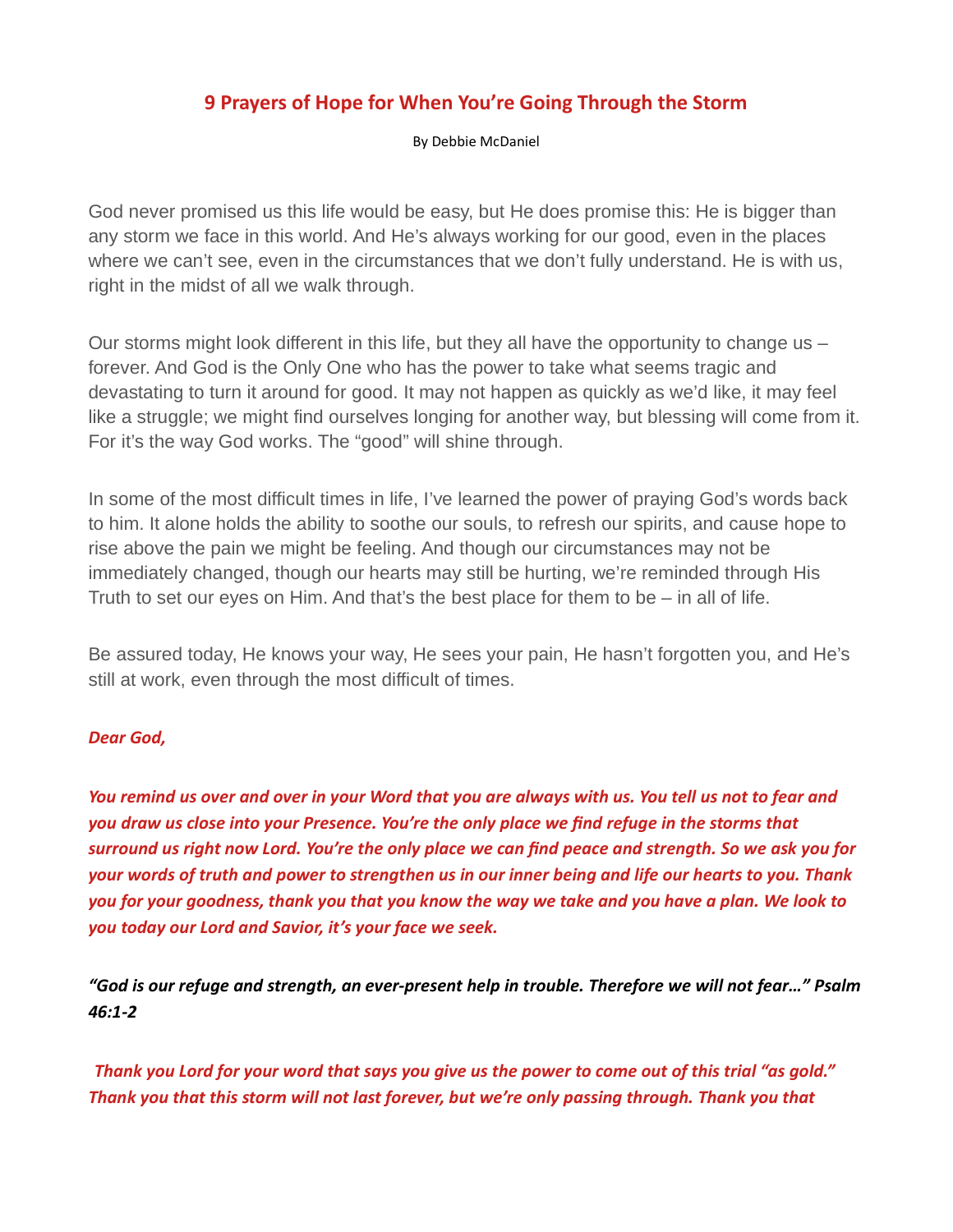nothing has taken you by surprise. You know our journey better than we know it ourselves, and you will use this time of testing for good.

"But he knows the way that I take; when he has tested me, I will come forth as gold." Job 23:10

 Thank you Lord that you are Victorious over every trouble and obstacle. Thank you that you have overcome sin, and death, and any evil that we may face today. And because of you, we too are overcomers. We too can have victory, and we can walk strong in your peace.

"I have told you these things, so that in me you may have peace. In this world you will have trouble. But take heart! I have overcome the world." John 16:33

 Thank you Lord that you are our Redeemer and will not waste our pain. Thank you that we can be assured all things, not some things but all, will work together for good, for those who love you and are called according to your purpose.

"And we know that in all things God works for the good of those who love him, who have been called according to his purpose." Romans 8:28

 Thank you Lord that You are producing in us great endurance through the hard places. You are building spiritual muscle. We press in close to your Presence today, and no matter what obstacles we're facing, we choose joy.

"Consider it pure joy, my brothers and sisters, whenever you face trials of many kinds, because you know that the testing of your faith produces perseverance." James 1:2-3

 Lord, thank you that our comfort abounds through Christ. Nothing in the world can bring us the comfort and peace that you alone can offer. Thank you that you understand our trials, and you care. Through our own struggle and pain, help us to be your vessels to offer comfort and strength to others who are hurting.

"…Who comforts us in all our troubles, so that we can comfort those in any trouble with the comfort we ourselves receive from God. For just as we share abundantly in the sufferings of Christ, so also our comfort abounds through Christ." 2 Corinthians 1:4-5

 Thank you Lord that through every weakness and hard place, your strength is displayed in our lives. We can't do it on our own. But you can, through us. Your power is Mighty within us, you are our Helper and our Strength. All things are possible through you.